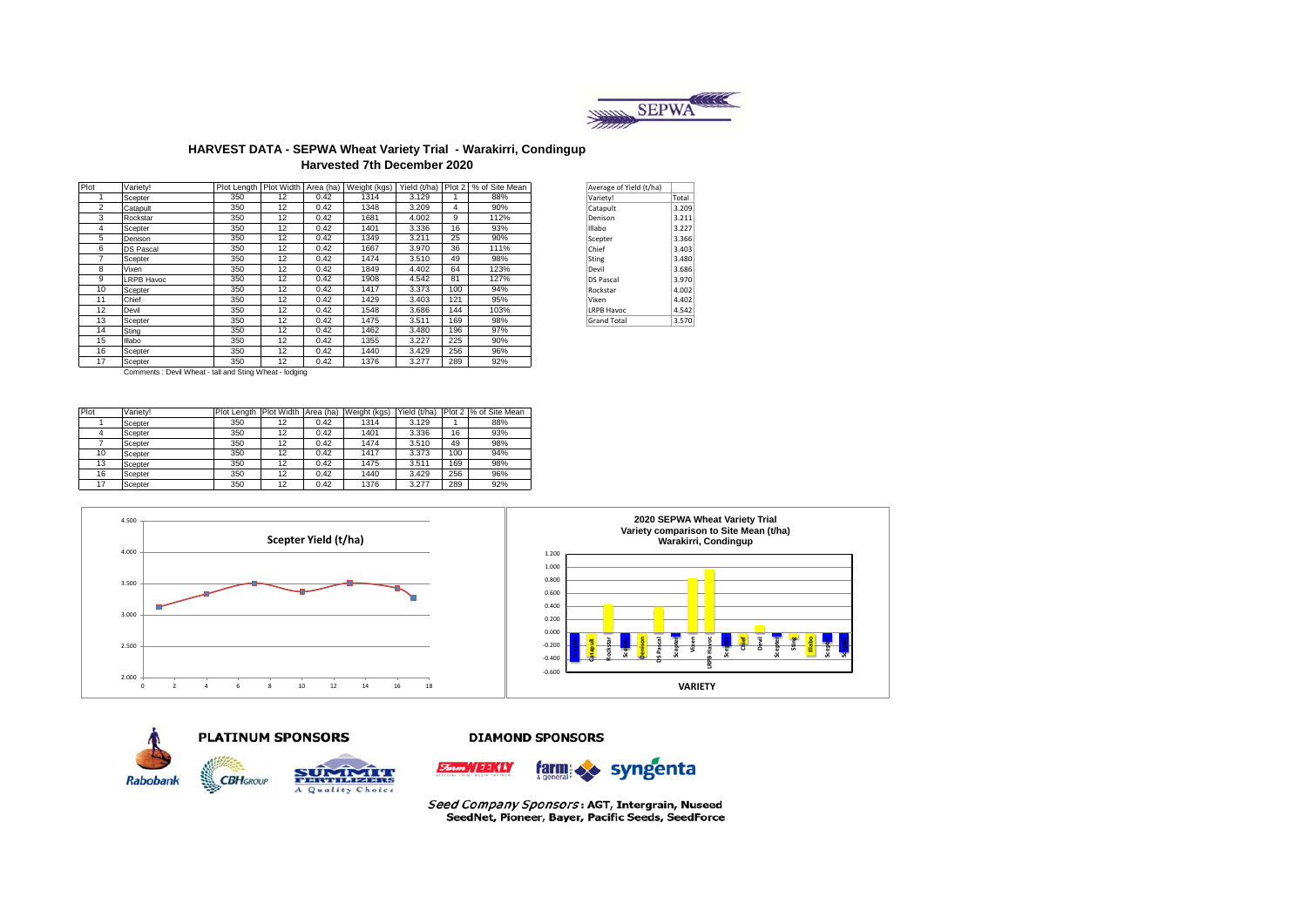



|      |                  | Yield  |                |                                 |                        |
|------|------------------|--------|----------------|---------------------------------|------------------------|
| Plot | Variety!         | (t/ha) | % of Site Mean |                                 |                        |
|      | Scepter          | 3.129  | 88%            |                                 |                        |
| 2    | Catapult         | 3.209  | 90%            | <b>Statistical Analysis</b>     |                        |
| 3    | Rockstar         | 4.002  | 112%           | Site Mean (t/ha)                | 3.570                  |
| 4    | Scepter          | 3.336  | 93%            | Probability                     | 0.002                  |
| 5    | Denison          | 3.211  | 90%            | Least significant difference 5% | 0.3551                 |
| 6    | <b>DS Pascal</b> | 3.970  | 111%           | CV <sub>0</sub>                 | 3.8                    |
|      | Scepter          | 3.510  | 98%            |                                 |                        |
| 8    | Vixen            | 4.402  | 123%           |                                 |                        |
| 9    | LRPB Havoc       | 4.542  | 127%           |                                 |                        |
| 10   | Scepter          | 3.373  | 94%            |                                 |                        |
| 11   | Chief            | 3.403  | 95%            |                                 | <b>Plot Dimensions</b> |
| 12   | Devil            | 3.686  | 103%           | Length (m)<br>Width (m)         | Area (m2               |
| 13   | Scepter          | 3.511  | 98%            |                                 |                        |
| 14   | Sting            | 3.480  | 97%            | 12 <sup>2</sup><br>350          | 0.42                   |
| 15   | <b>Illabo</b>    | 3.227  | 90%            |                                 |                        |
| 16   | Scepter          | 3.429  | 96%            |                                 |                        |
| 17   | Scepter          | 3.277  | 92%            |                                 |                        |

*Comments : Devil Wheat - tall and Sting Wheat - lodging*

**Site Details**

| Soil Description:     |
|-----------------------|
| Date Sown:            |
| <b>Date Harvested</b> |
| <b>Seeding Rate:</b>  |

**ription:** Sandy Loam **Seeding Rate:** 47 kg/ha Wednesday, 20 May 2020 Monday, 7 December 2020



## **PLATINUM SPONSORS**



## **DIAMOND SPONSORS**





Seed Company Sponsors: AGT, Intergrain, Nuseed SeedNet, Pioneer, Bayer, Pacific Seeds, SeedForce

# **Statistical Analysis**

| Site Mean (t/ha)                | 3.570  |
|---------------------------------|--------|
| Probability                     | 0.002  |
| Least significant difference 5% | 0.3551 |
| <b>CV %</b>                     | 3 8    |

### **Plot Dimensions**

| $\sim$<br>ے ا  | Devil        | 3.686        | 103%            | Length (m) | Width (m) | Area (m2) | Conversion |
|----------------|--------------|--------------|-----------------|------------|-----------|-----------|------------|
| 13             | Scepter      | FAA<br>ا ل.ب | 98%             |            |           |           | Factor     |
| 14             | Stina        | 3.480        | 97%             | 350        | . .       | 0.42      | 2.38       |
| $\overline{ }$ | $10 - 6 - 1$ | 0.027        | 00 <sup>0</sup> |            |           |           |            |